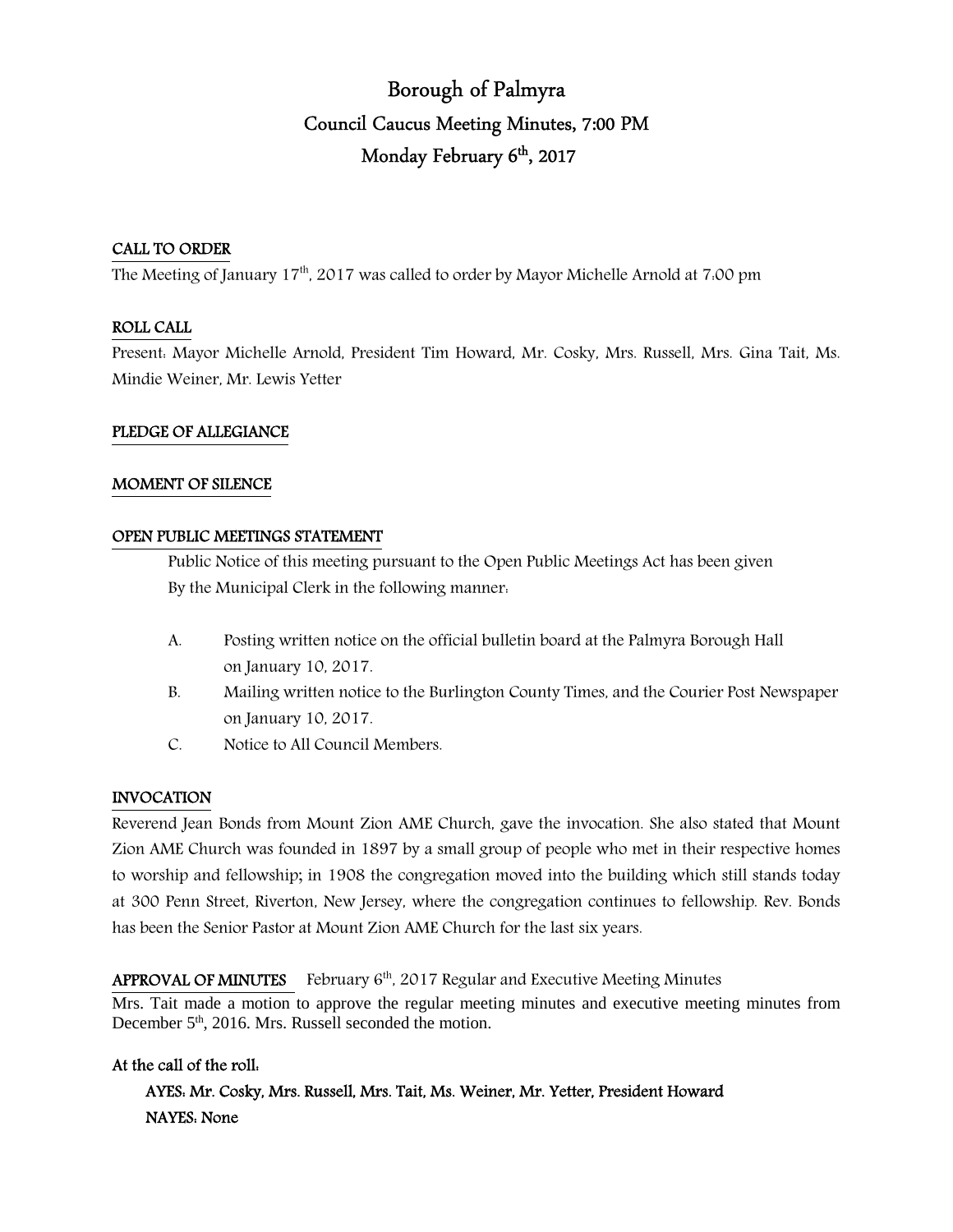## **CORRESPONDENCE**

Mayor Arnold acknowledged a letter of gratitude received from Mr. Tim Troutman from Cinnaminson thanking the EMT Squad for all they do and the manner in which they carry themselves.

## PROCLAMATION

Mayor Arnold acknowledged Ms. Marva E Jones for outstanding service to our community with the following proclamation, which was read into the record:

# Honoring Marva E. Jones For Outstanding Service to our Community

WHEREAS, every community has a special person, an individual who cares so deeply for that community that she finds herself being overbooked with meetings and gets so involved in so many important issues that her influence is virtually embedded in the community; and

WHEREAS, just such a special person, born and raised in Palmyra, graduating from Palmyra High School in 1955, who worked for the Federal Government for 33 years, having received many awards, such as Distinguished Career Service Award, Paul Harris Fellow Award for Volunteerism, and the Burlington County Volunteer Award from the State of New Jersey; and

WHEREAS, she is very active and devoted to her church, St. Paul UAME in Palmyra, and also, is a passionate and sincere advocate for many issues that impact our senior community; and

WHEREAS, having helped to establish the Tri-Boro Seniors currently known as the Senior Citizens Program and also served the Borough of Palmyra as coordinator of the Palmyra Municipal Alliance Program for over ten years.

WHEREAS, Marva E. Jones affectionately known as "Ms. Marva" is no stranger to Borough Hall where she frequently can be seen in the kitchen, copy room or attending Borough meetings and workshops

NOW THEREFORE, BE IT RESOLVED, I, Michelle Arnold by virtue of the authority vested in me as Mayor of the Borough of Palmyra, in the State of New Jersey do hereby recognize Marva E. Jones for her outstanding contributions to the Palmyra community, the Palmyra Senior Citizens Program and our sincere thanks for her dedicated service to our community.

# Mayor Michelle Arnold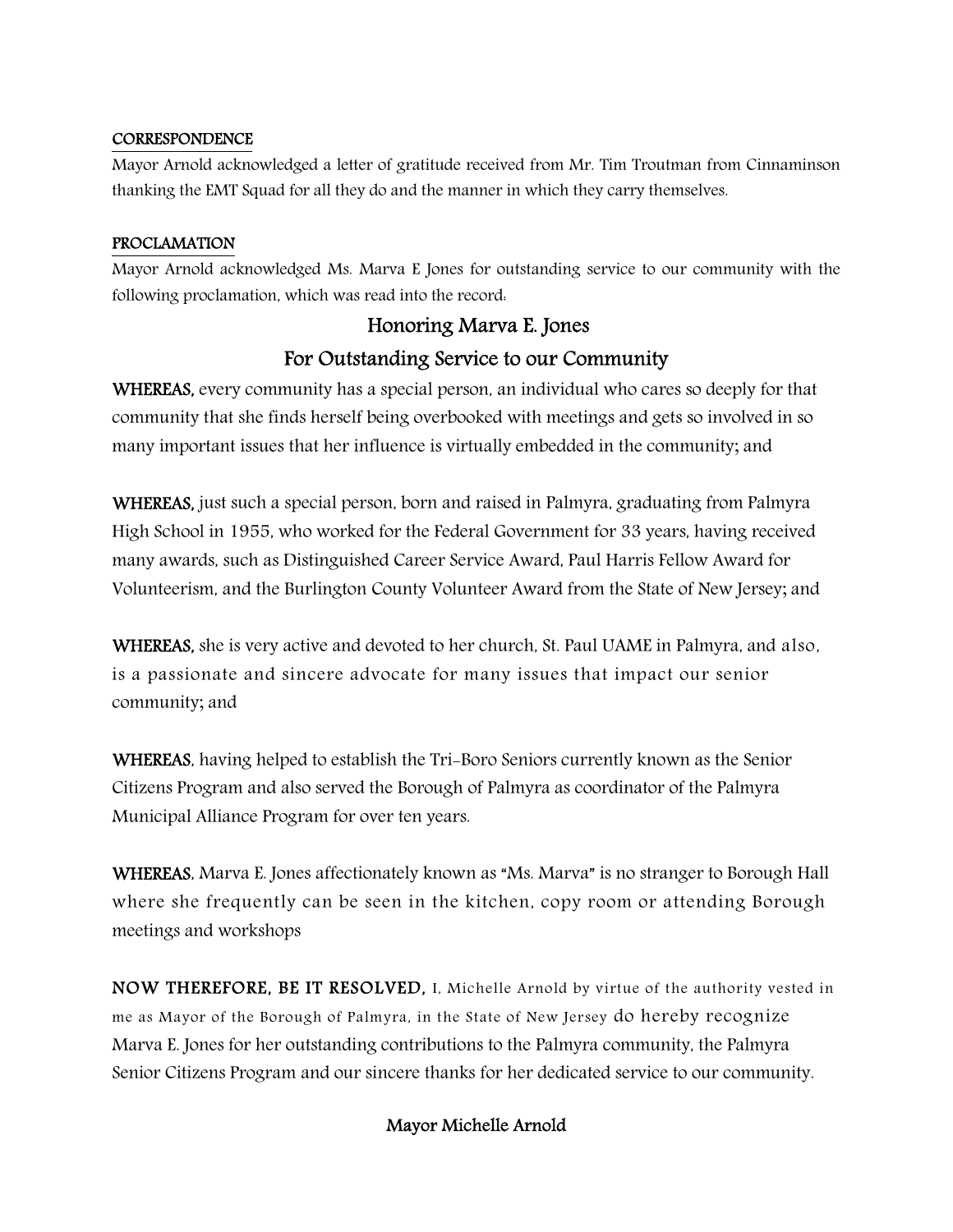Mrs. Marva Jones thanked the Mayor, Borough Council and everyone for the acknowledgement.

#### PROFESSIONAL UPDATES

David Gerkens, CGP & H - Mr. Gerkens reported currently there are no applications in progress. Applications currently submitted and awaiting a response are as follows:

NJ Dept. of Transportation- Municipal Aid Program, requested 448,265.00 to reconstruct Orchard Avenue from West Broad Street to Jefferson Street.

NJ Dept of Transportation – Safe Streets to Transit Program, requested \$597,140.00 to implement a traffic calming measures within the Broad Street Corridor.

Burlington County Dept of Resource Conservation – Municipal Parks Development Grant Program, requested \$181,886.00 to redesign the Grove area also known as the band shell.

NJ Dept of Transportation – Transportation Alternatives Program, requested \$288,915.00 to implement a streetscaping program on West Broad Street from Public Road to Park Avenue.

All applications requested from NJ Dept of Transportation where funded by the Burlington County Bridge Commission.

Ms. Weiner inquired of Mr. Gerkens, "What is streetscaping"? Mr. Gerkens replied, streetscaping is replacing trees, lighting, pavers, sidewalks etc.

Mayor Arnold also acknowledged and thanked the Burlington County Bridge Commission for their continued funding support for various projects.

John Hogue, ERM – Our primary activity is to finish the munitions work on the Palmyra Cove property, which was initiated over a year ago. That project is fully funded with State grant money which the Borough already has. What remains to be an obstacle is access to complete the work. ERM is awaiting word from Palmyra Nature Cove regarding dates of availability and for access to the adjourning property. Mr. Rosenberg is currently working on an access agreement with the adjourning property owners.

William Kirchner, ERI – Thanked the governing body for their recent appointment as Engineer for the Borough of Palmyra.

Projects which they are currently working on include, ERI has updated all information for Orchard Ave and Filmore Streets to support Mr. Gerkens with the Borough of Palmyra's application to NJ Dept. of Transportation.

The Broad Street traffic calming study which was completed in 2013, was also updated for the Borough of Palmyra's application to NJ Dept. of Transportation.

The evaluation of Main Harbour Drive; the field work is about 90 % complete and they anticipate having the draft report to review with the administrator by the end on the month.

An update was given to the administrator regarding the miscellaneous signs for Broad Street. (Welcome to Downtown Palmyra/ Riverton sign down on 73)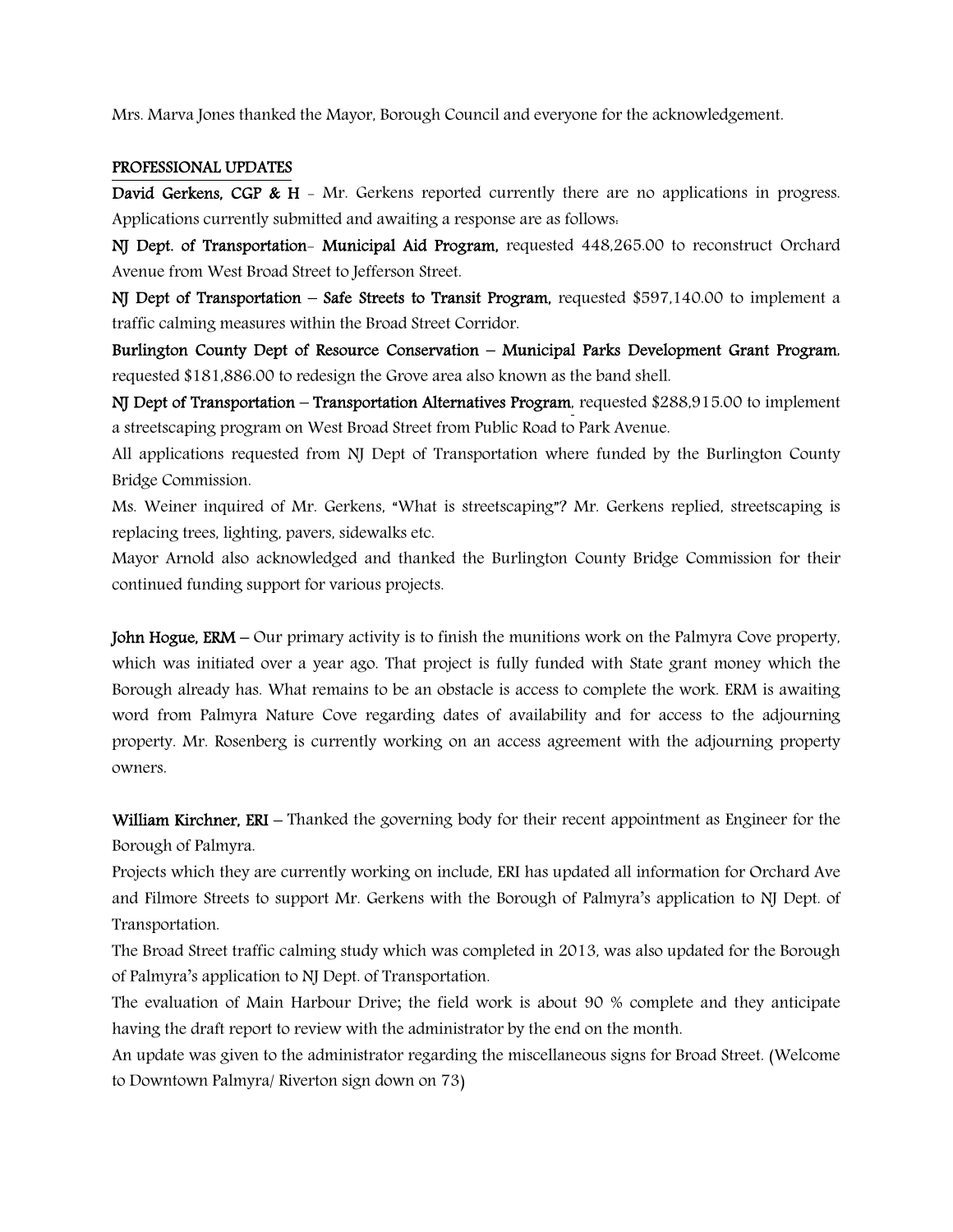ERI also inspected the turf at the Legion Field. The inspection revealed there was no unusual wear on the turf and with continued maintenance the Borough will probably get another five to eight years of use out of the field.

ERI is also getting the annual maintenance contracts in place so when things go wrong the staff has someone they can call to make repairs.

Mrs. Russell asked Mr. Kirchner to clarify why we can't have a sign placed on Broad Street. Mr. Kirchner explained the DOT indicated the sign on RT#73 and Spring Garden Street is in Palmyra, because it is Palmyra their policy is they do not place a sign in Palmyra when you are in Palmyra, therefore they list the next town over, Riverton. Our biggest problem is we can't put up signs on or in areas where we do not have jurisdiction. Ms. Weiner inquired if there is a sign in Palmyra indicating Riverton is the next town over, is there a sign in Pennsauken which says Palmyra is the next town over? Mr. Gural indicated he and Mr. Kirchner would look into for next meeting.

Anthony LaRosa, Maser Consulting – Mr. Larose indicated he attended a smooth transition meeting with William Kirchner and John Gural regarding the projects they were working on; they turned those projects over to ERI and included some backup information which should be helpful.

Mr. LaRosa reported they came to the same conclusion as ERI regarding the signage on Rt. #73 and Broad Street, indicating the Borough have not control over what DOT does or does not allow on their jurisdictional highways.

Mr. Larose reported that Maser Consulting had provided the final report for the Legion Field Facility conditions and the facility is in good condition, some minor recommendations were made. There is some graffiti which need to be removed immediately.

Jay DeFelicis, Maser Consulting – Mr. Winckowski indicated the bids were received and all bids exceed our cost estimate, therefore the decision was made to re-bid the project. Maser has agreed to rebid the project at no cost to the Borough. Mr. Gural indicated at the next meeting we will have a resolution to reject the bids and authorize Maser to move forward with the rebidding of the project.

Gregory Valesi, CME – Mr. Valesi indicated the project to construct an above ground storage tank at the Public Works yard in the Borough of Palmyra which would hold 2000 gallons of unleaded fuel and 1000 gallons of diesel fuel was simply to fuel the Municipality's vehicles. The project was bid in October of 2016 those bids were rejected due to cost. Since that time Mr. Gural has reached out to the Burlington County Bridge Commission to see if they would be interested in a shared service agreement to fuel their vehicles, obviously there would be some cost sharing involved which could make for a better project. Mr. Gural, Mr. Valesi and the B C Bridge Commission met to discuss the idea, also providing them with the construction plans, which they seem to be interested in working with the Borough on the project. The BCBC provided the Borough with their unleaded fuel consumption needs and will be getting the Borough their diesel consumption needs, once they provide that information it can be determined if the tanks need to be larger or if the Borough would need to just increase their delivery schedule. Once that information is received we will report back to Borough Council. CME is also obtaining the quotes from the BCBC Contractor to compare with our quotes to determine if there is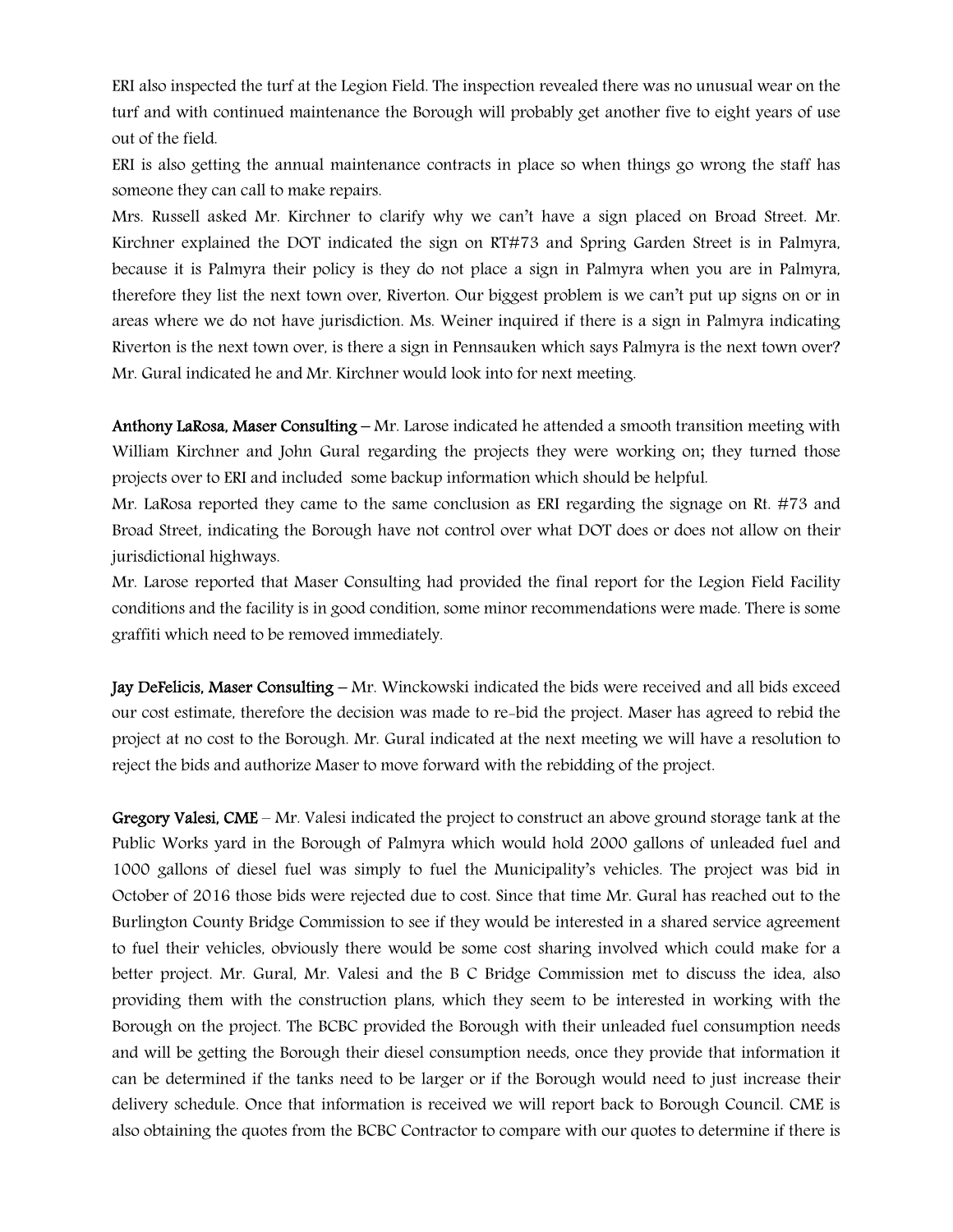any cost savings for the construction. At that point the Borough may wish to enter into a cost sharing agreement with the Burlington County Bridge Commission so they can share in construction cost. Mayor Arnold inquired if Mr. Valesi had any idea of how long it would take to get the information. Mr. Valesi indicated that in about a month and half we would have some idea of how we need to proceed. Ms. Weiner inquired if we had any idea of how much the Borough would save by entering into this project. Mayor Arnold indicated that currently we could not determine that, however this project is so important to the Borough, as we would have control of our fuel cost.

## PUBLIC PORTION

This public portion is for discussion on professional updates, resolutions and ordinances listed on the agenda. Please sign in and state your name and address for the record. Council will give all comments appropriate consideration. Each citizen will be allotted up to five (5) minutes to speak, in order to allow everyone an opportunity to ask questions and express their opinions or concerns. Please direct all comments to the Mayor. Each citizen may only speak once during each public portion.

President Howard made a motion to open the public portion, Mrs. Russell second the motion.

## All members present voted in favor of the motion

Bob Rader – Harbour Drive Mr. Rader indicated he did not understand what a calming project was and could someone explain that. Mr. Gural explained the calming project is to slow traffic on Broad Street, so people take notice and refocus their attention to the town. The objective is to install visual barriers which make the drivers refocus their attention to the town as they pass thru. Mr. Rader also inquired as to the amount of the lowest bid for the Riverfront Project. Mr. Gural indicated it was \$167,517.00, which included the base bid of \$93,723.00 and Alternate #1 \$73,794.00.

Monica Lloren - Hubbs Drive Mrs. Lloren asked Mr. LaRosa if Maser Consulting checked the electrical in the concession stand. Mr. LaRosa stated it was checked and all GFI's are currently working properly, the circuits are labeled 20 amps, maybe things should be staggered so as not to overload the circuits. Mrs. Lloren stated that the electrical panel room gets extremely hot in the summer and the room is not ventilated. Mr. Gural indicated that what we are talking about is not so much of a repair but more of a substantial improvement which probably will not be addressed until after the budget is complete and capital funds are available. Mrs. Lloren also inquired as to whom was responsible for the security cameras in the park, as they don't work. Mr. Gural indicated that the security cameras do work and no one should be touching that equipment and or reviewing that surveillance outside of the police dept...

No one else from the public wishing to be heard, Mrs. Tait made a motion to close the public portion. Mr. Cosky seconded the motion.

All members present voted in favor of the motion.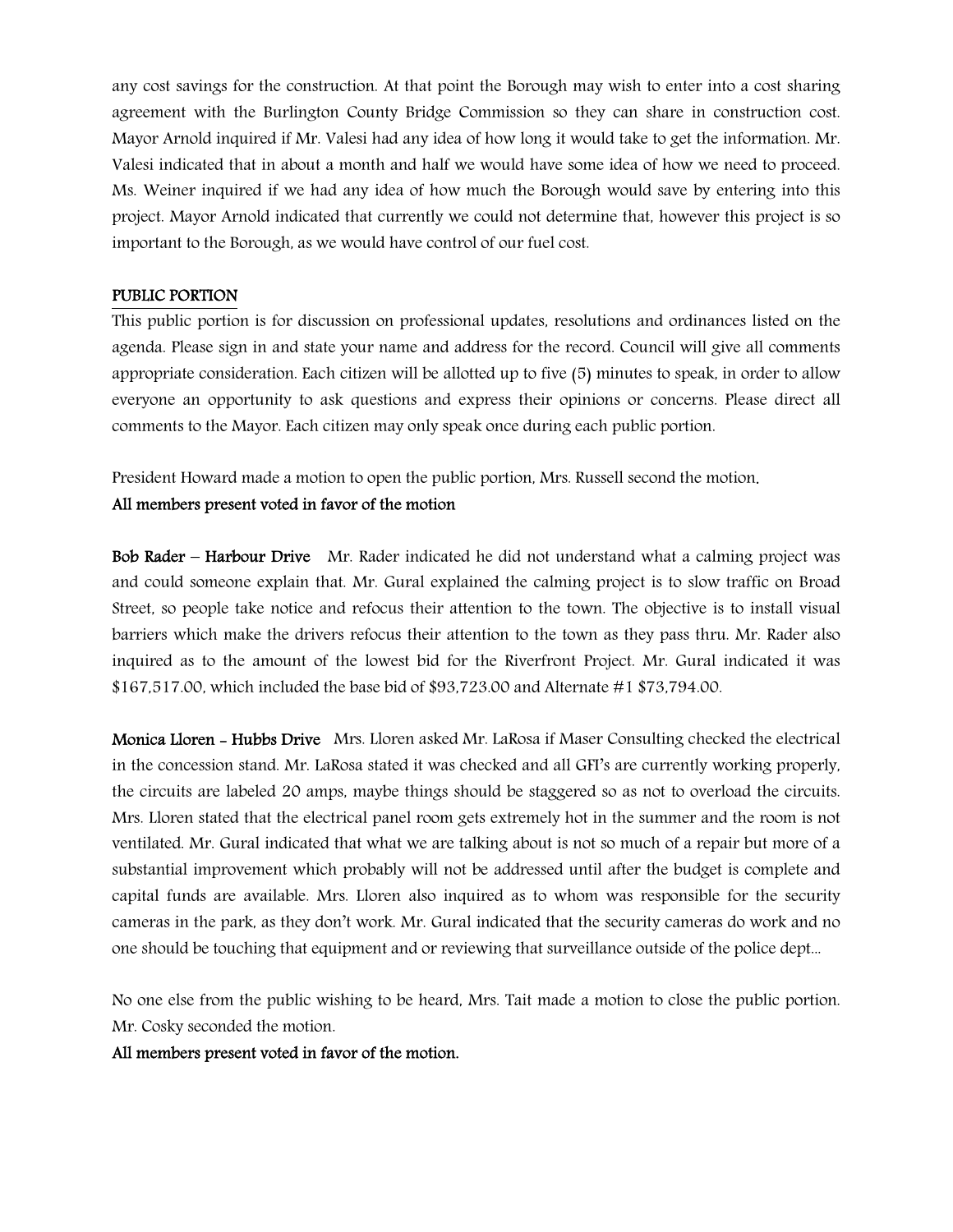## RESOLUTIONS Consent Agenda

Resolution 2017-66 thru Resolution 2017-68 will be enacted as a single motion, if any resolution needs additional discussion it will be removed from the consent agenda and voted on separately.

- Resolution 2017-66 Resolution Authorizing Approval to Submit a Grant Application with the New Jersey Department of Transportation for the Broad Street Traffic Calming Project
- Resolution 2017–67 Resolution Authorizing Approval to Submit a Grant Application with the New Jersey Department of Transportation for the orchard Avenue Reconstruction Project
- Resolution 2017-68 Resolution Appointing Tanyika Johns as Deputy Registrar for the Borough of Palmyra

Mrs. Russell made a motion to approve the consent agenda Resolution 2017-66 thru Resolution 2017- 68. President Howard seconded the motion.

## At the call of the roll:

# AYES: Mr. Cosky, Mrs. Russell, Mrs. Tait, Ms. Weiner, Mr. Yetter, President Howard NAYES: None

## COMMUNITY SPOTLIGHT

Ms. Weiner reported that the  $2<sup>nd</sup>$  Broadway Breakfast was held at the Community Center, the kids performed the entire time and really enjoyed it, and additionally they raised a nice chunk of change for their club.

Mayor Arnold indicated Cub Scout Pack #9 will be touring the Palmyra Police Department on February  $13<sup>th</sup>$ , which is a requirement for them to continue moving forward in the Cub Scouts. Also on the 21 $<sup>st</sup>$  of</sup> February the Cub Scouts Pack #9 will be joining us for our council meeting.

The Palmyra Charles Street School students testified before the Environmental and Solid Waste Committee to argue for a ban on polystyrene in New Jersey schools. Mayor Arnold commended the students and teachers for working on such a worthwhile cause.

Mayor Arnold indicated several suggestions have come in to "Name That Park" contest. The governing body will be taking recommendations thru February 21 $^{\text{st}}$ , 2017. With the intention of making a decision so that it can be announced at the meeting of March 6<sup>th</sup>, 2017. Ms. Weiner asked if we could know the names which were submitted so far, Mayor Arnold indicated that she would forward that list to the governing body.

Doc Swan presented the Merriment and Magic Show at Palmyra High School; it was a fundraiser for the American Cancer Society Relay for Life. Mayor Arnold indicated there was a great turnout and the show was impressive.

Random Acts of Kindness slips were handed out tonight, as February is Random Acts of Kindness Month. The slips are to nominate and record random acts of kindness people have done to make you smile, to make your life easier, or to just brighten your day. These slips will be placed on our "Valentine Tree" in Borough Hall and the random acts will be selected and prizes will be awarded.

Palmyra Day is May  $6<sup>th</sup>$ , 2017, stay tuned for additional information to follow. Any inquiries regarding information about Palmyra Day should be forwarded to Mayor Arnold.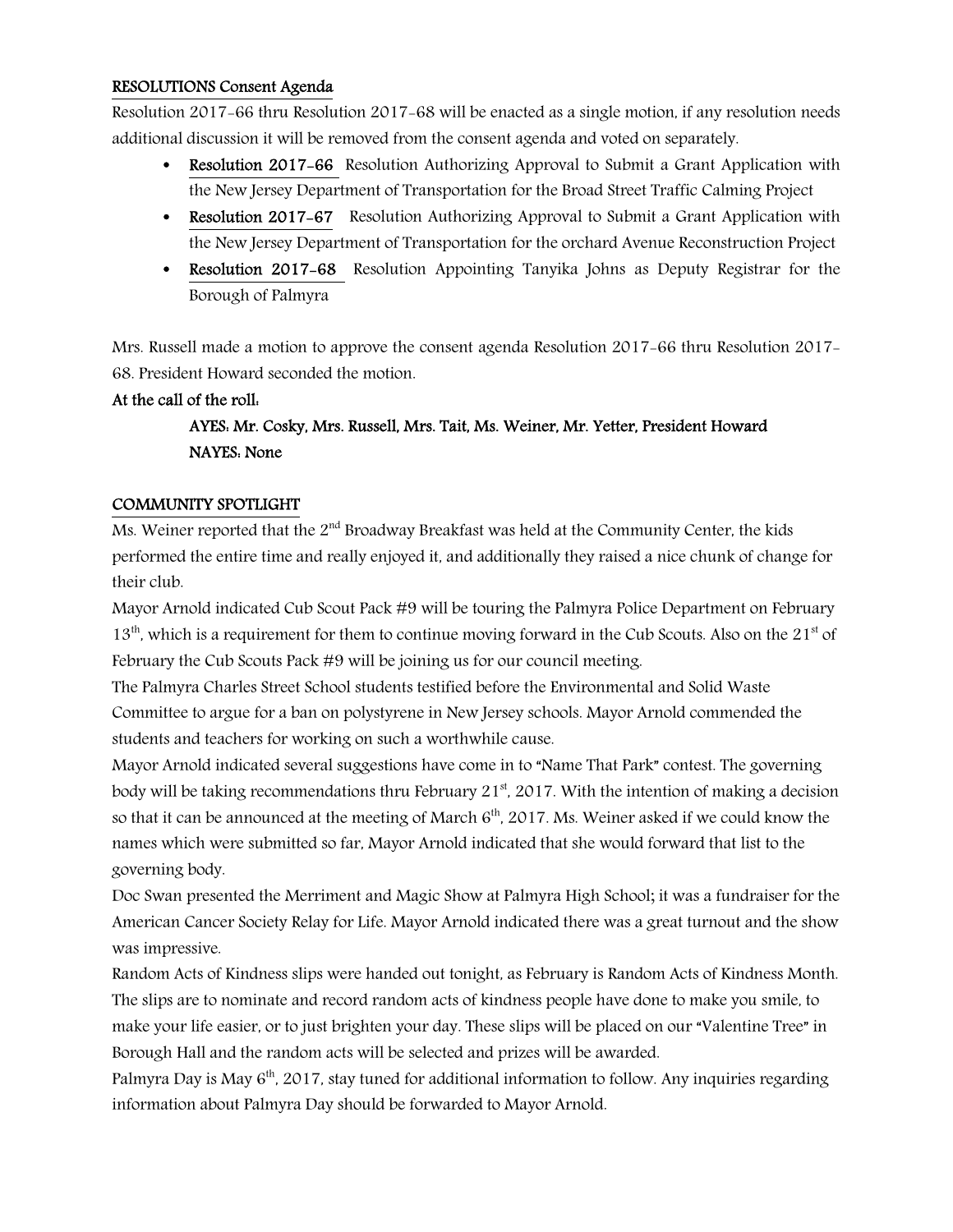Ms. Weiner indicated there is a new group in town, "The Palmyra Improvement Group, which will be holding its first meeting this week. Mr. John Casparro indicated the group will be meeting at Central Baptist Church on February  $16<sup>th</sup>$ , 2017 at 7:00 pm as they try to get everything organized and to see how many people are truly interested in the group.

Mrs. Weiner indicated the PCCPB has started its new winter class programs. The classes started last week but it's not too late to join. The Palmyra Community Center Program Board also has a new director, Lee Stoner, which is doing an awesome job.

# DISCUSSION ITEMS

After much discussion between Borough Council, the Mayor and Mr. Rosenberg regarding Council Committee appointments, Borough Council and Mayor Arnold made the following Council Committee appointments:

## Mayor

# Michelle Arnold

Committee Chair: Communications, Negotiations, Public Events, Homeowners Association Liaison

Committee Member: Public Safety/ Municipal Court, Administration & Finance

Borough Council President

# Timothy Howard

Committee Chair: Youth & Recreation/Parks & Playgrounds,

Committee Member: Public Works/Sewer, Communications, Construction, Public Buildings &

Grounds, Public Events

Borough Council

# Frank Cosky

Committee Chair: Construction

Committee Member: Public Safety/ Municipal Court, Public Buildings & Grounds, Negotiations,

Public Events

# Bernadette Russell

Committee Chair: Board of Education Liaison, Shade Tree Liaison, Homeowners Association Liaison

Committee Member: Business & Community Development, Communications, Construction, Green Team, Negotiations, Public Events

# Gina Tait

Committee Chair: Public Buildings & Grounds, Public Events, Board of Education Liaison Committee Member: Public Safety/ Municipal Court, Youth & Recreation/Parks & Playgrounds, Administration & Finance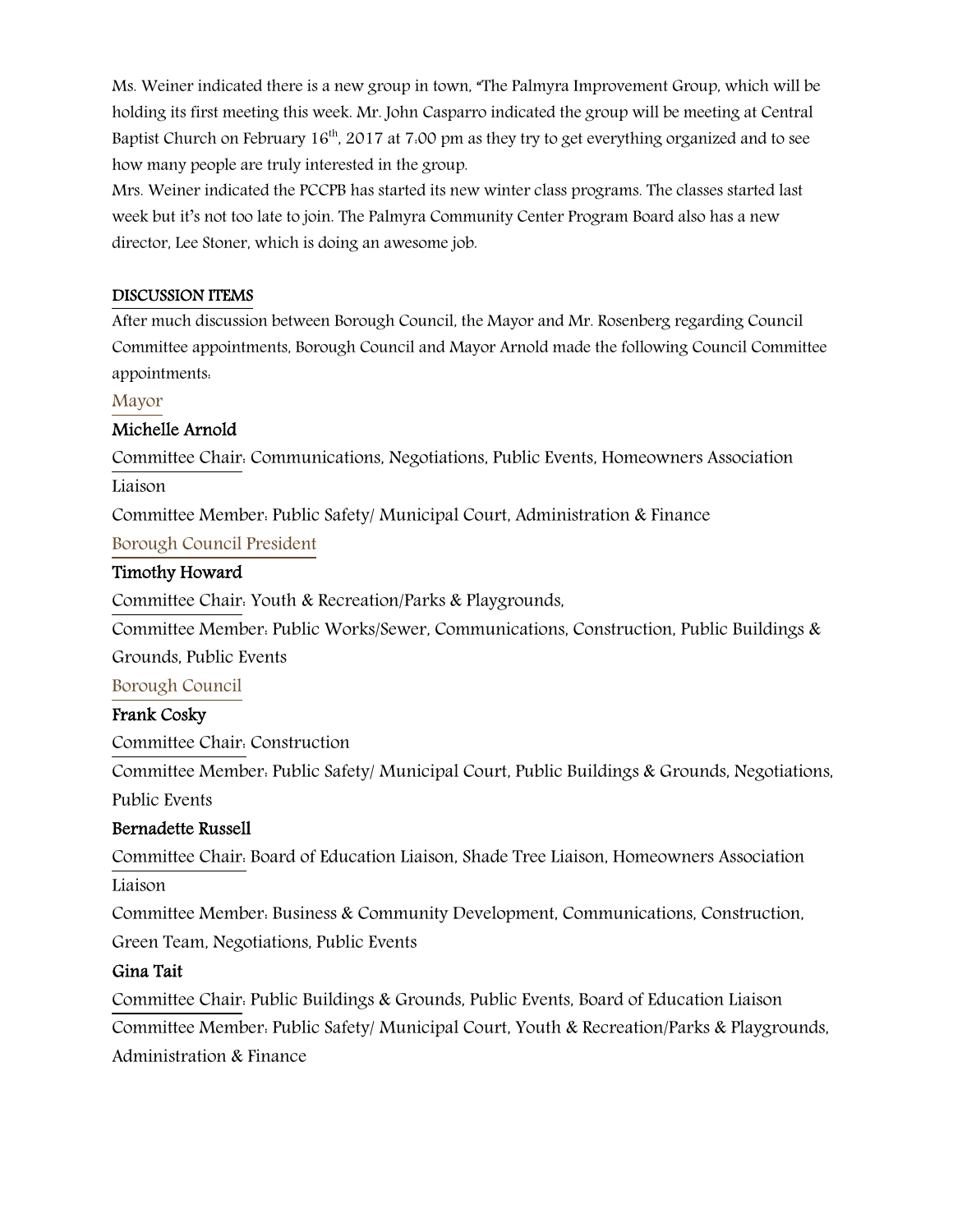## Mindie Weiner

Committee Chair: Business & Community Development, Administration & Finance, Homeowners Association Liaison Committee Member: Public Works/Sewer, Green Team, Public Events

## Lewis Yetter

Committee Chair: Public Works/Sewer, Green Team, Land Use Board Liaison Committee Member: Business & Community Development, Youth & Recreation/Parks & Playgrounds, Public Events A resolution will be prepared for approval of the committee appointments for next meeting.

The all-way stop for Park Avenue and W. Charles St, requires an ordinance to amend Chapter 90: Vehicle and Traffic of the Code of the Borough of Palmyra. Mr. Gural inquired, if all are in agreement Mr. Rosenberg and Mr. Gural will prepare that ordinance for introduction for the next meeting. Ms. Weiner asked what is the down side to placing the four way stop at that intersection. Mr. Cosky indicated he was not aware of any down side or apposition to the four way stop and it is need for the safety of the children in the area. Mrs. Weiner asked if that means there will be another crossing guard assigned to the intersection. Mr., Gural indicated, "no" that if that we needed another crossing guard that would be at the discretion of the Chief of Police. Mayor Arnold and Borough Council indicated the ordinance should be prepared for the next meeting.

Mr. Gural, Ms. Johns and Ms. Condo put together a policy which was forwarded to the Governing Body for consideration and is being presented to Borough Council for approval regarding the Totally Disabled Veterans Deduction Policy. They felt the policy was necessary so everyone would have the same understanding of the Borough of Palmyra's position when determining and calculating what the totally disabled veteran's deduction would be and how it should be applied. After much discussion Borough Council indicated that an Ordinance was required. Mr. Gural was asked to prepare the ordinance and presented it at the next meeting.

Everyone having read Mr. Rosenberg's memo and having no questions regarding the appointment of Maser Consulting as special projects engineer. Mayor Arnold indicated that a resolution will be prepared for the next meeting to appoint Maser Consulting thru a non-fair and open process as special projects engineer.

Mayor Arnold also indicated a resolution will be prepared for next meeting to appoint Donna Condo as the Public Agency Compliance Officer (PACO) for the Borough of Palmyra as required by the state.

Chief Pearlman explained, the police new hire reimbursement agreement is for newly hired police officers. He stated that it is similar to title 40 statue, which indicates if the officer left the municipality which hired them before two complete years of service then the municipality taking in the officer would be responsible to reimburse the municipality the officer was leaving for the cost they incurred to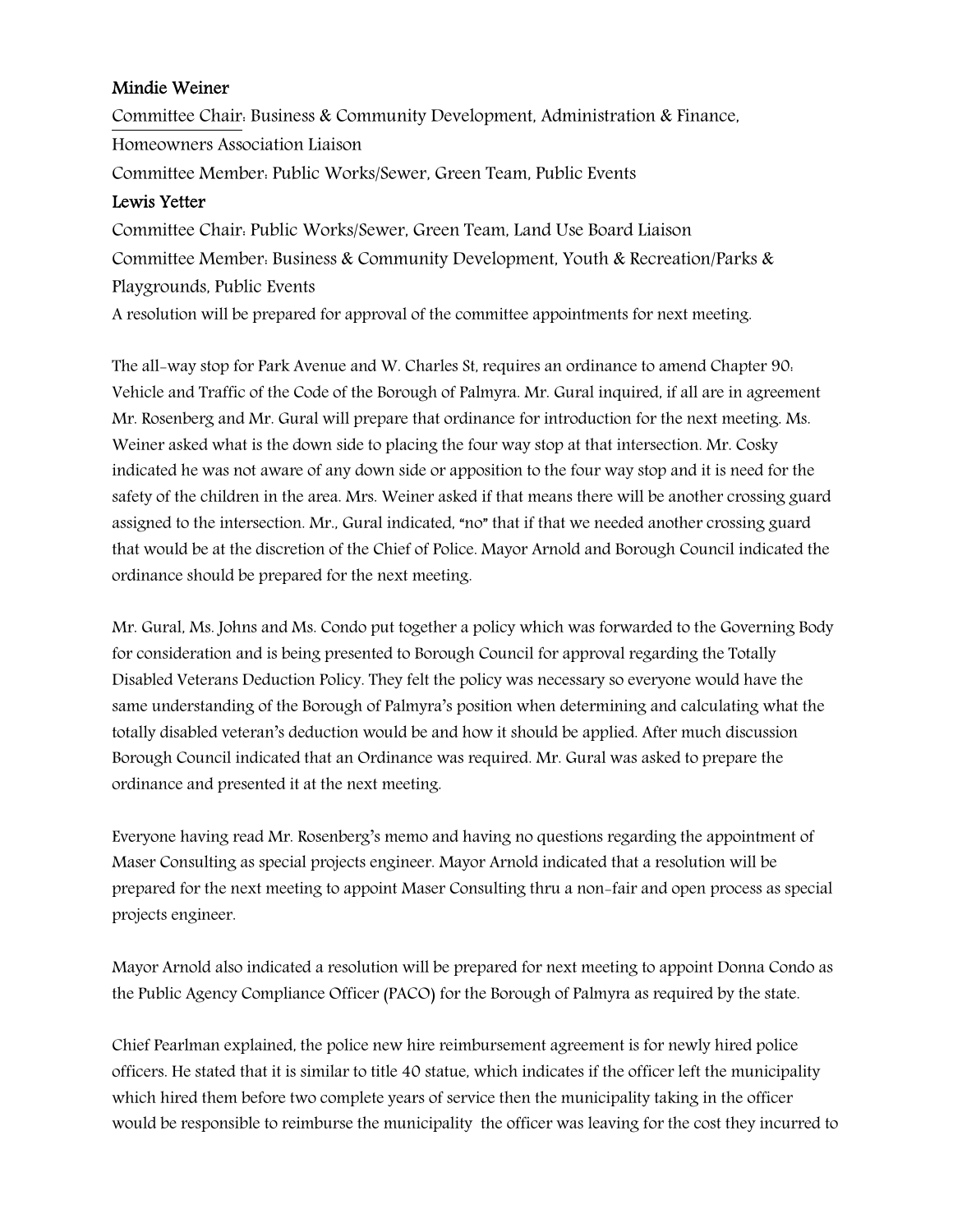train that officer. The Chief is looking for an agreement which would allow us the make the payment to the other municipality however would allow the officer to reimburse us over a period of time, thru payroll deductions. Additionally if we hire a new candidate out of the academy and they leave here before 2 years of service they would be responsible for the cost incurred to train and ready them for duty. After additional discussion it was decided we would move forward with some sort of agreement, Mr. Rosenberg and Chief Pearlman will be putting together something for the governing body's approval.

Mr. Gural indicated we have the ability to recoup a small fraction of the monies which we disbursed by way of a housing rehab program grant. The property, 448 Delaware Avenue, is in foreclosure and is again up for short sale and they are willing to pay part of the lien amount owed. Mayor Arnold indicated that usually we recoup nothing. A resolution will be prepared for the Governing Body's consideration at next meeting.

Mayor Arnold indicated in your packets you received a copy of the agreements with Cinnaminson for Brine Solution & Confined Space. Mr. Gural indicated the confined space agreement is still being worked on however the agreement for the purchase of Brine solution is ready for consideration and a resolution will be on the agenda at next meeting for consideration.

The code enforcement vacancy and agreement with the Riverfront at Palmyra we will discuss in closed session. (Personnel/negotiations)

Fuel Storage/Distribution Project and Security Cameras issues the Burlington County Bridge Commission offered to help us with as we have been working on putting new cameras at Legion Field, in Borough Hall and at the sewer plant for quite some time. Because CME is already working on the project with BCBC Mr. Gural felt that the project should be turned over to CME and allow them to develop it like any other project. Mr. Gural and CME Team will come up with a proposal for Borough Council to consider sometime in the future.

The Riverfront Park bid opening held on January  $24<sup>th</sup>$ , 2017 and the artificial turf at Legion Field were discussed previously.

Mr. Gural wanted to make Borough Council aware that each of them are registered members of The Burlington County Regional Chambers of Commerce and their names will appear in the BCRCC directory, additionally Council will receive emails from them regarding the services which are available.

Mr. Gural stated a date must be set for the budget workshop meeting and budget adoption. Keep in mind that the meeting must be advertised prior to being held. Mr. Gural suggested March 11<sup>th</sup>, at 8:00 a.m., council agreed.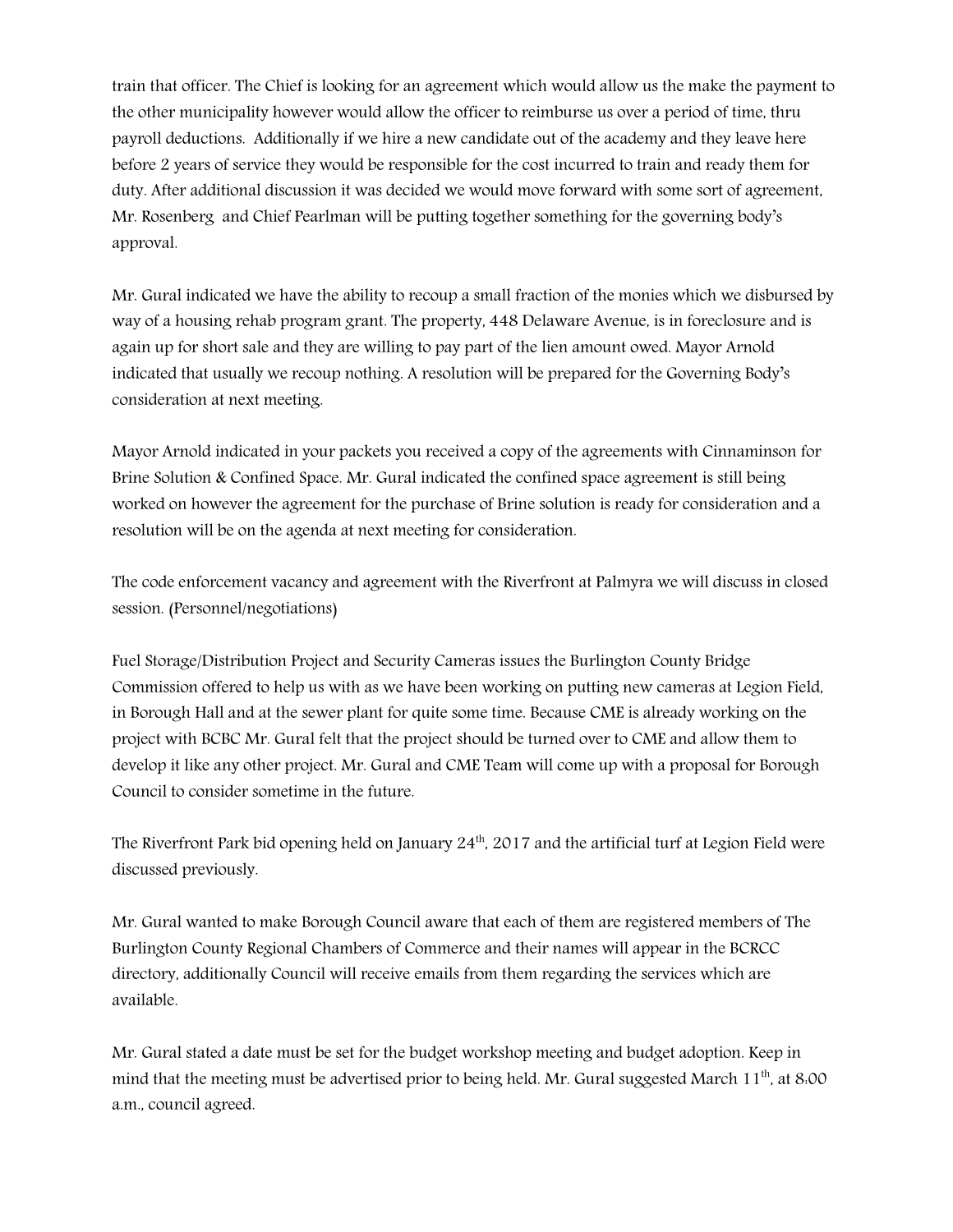Mayor Arnold also indicated that the JIF Meeting will be held on the  $29<sup>th</sup>$  of March, which starts at 6:00 pm, dinner provided, and remember for each of us that attend the Borough receives a 250.00 credit on our insurance bill.

## ADMINISTRATOR'S REPORT

Mr. Gural stated that we are trying to get the monthly bill list to council sooner. He indicated this takes a greater efforts from our professionals as well as staff to make happen. We are working on the process with the hopes of getting that information to the governing body a couple of days sooner.

Mr. Rosenberg has prepared the agreement of sale for the Tri-Boro Vets property to Habitat for Humanity, there is an amendment to include that the sale is contingent upon Habitat for Humanity being able to construct two homes on the property. Habitat for Humanity is going to make application, to the Land Use Board. Mr. Rosenberg asked if we should give them until June 30<sup>th</sup>, 2017 to obtain the required approvals. Mayor Arnold indicated yes and it can be extended if need be.

Mayor Arnold indicated the following topics have already been discussed, Palmyra Signs on Rt. 73 and Broad Street, the industrial area road repairs and the striping and stop sign at New Jersey Avenue & S. Broad Streets.

Mr. Gural indicated Mr. Rosenberg's memo address the Verizon Right of Way and there really nothing to discuss until the questions are answered.

Mr. Gural is currently working on the CERT Shared Service Agreement with Cinnaminson and Riverton and will get back to the governing body when he has additional information.

Mr. Gural stated the governing body may wish to hire a consultant to handle the Trash collection/ removal contract which is upcoming. Additionally the MACCS contract is due to be renew as well. This is the condominium trash removal, a shared service with Maple Shade as the lead agency, we use to collect the trash from the Harbour, Riverfront and Willow shores. The shared service agreement must be approved by resolution and will be on the agenda at next meeting for council consideration.

Mr. Gural indicated he has the JIF 2016 State of the Fund and Quarterly Loss Ratio reports if anyone is interested in taking a look at.

Mrs. Russell asked how they should council be disposing of the various paper reports which they receive at the meetings. Mr. Gural stated they should be recycled, however make sure they properly dispose of any confidential information.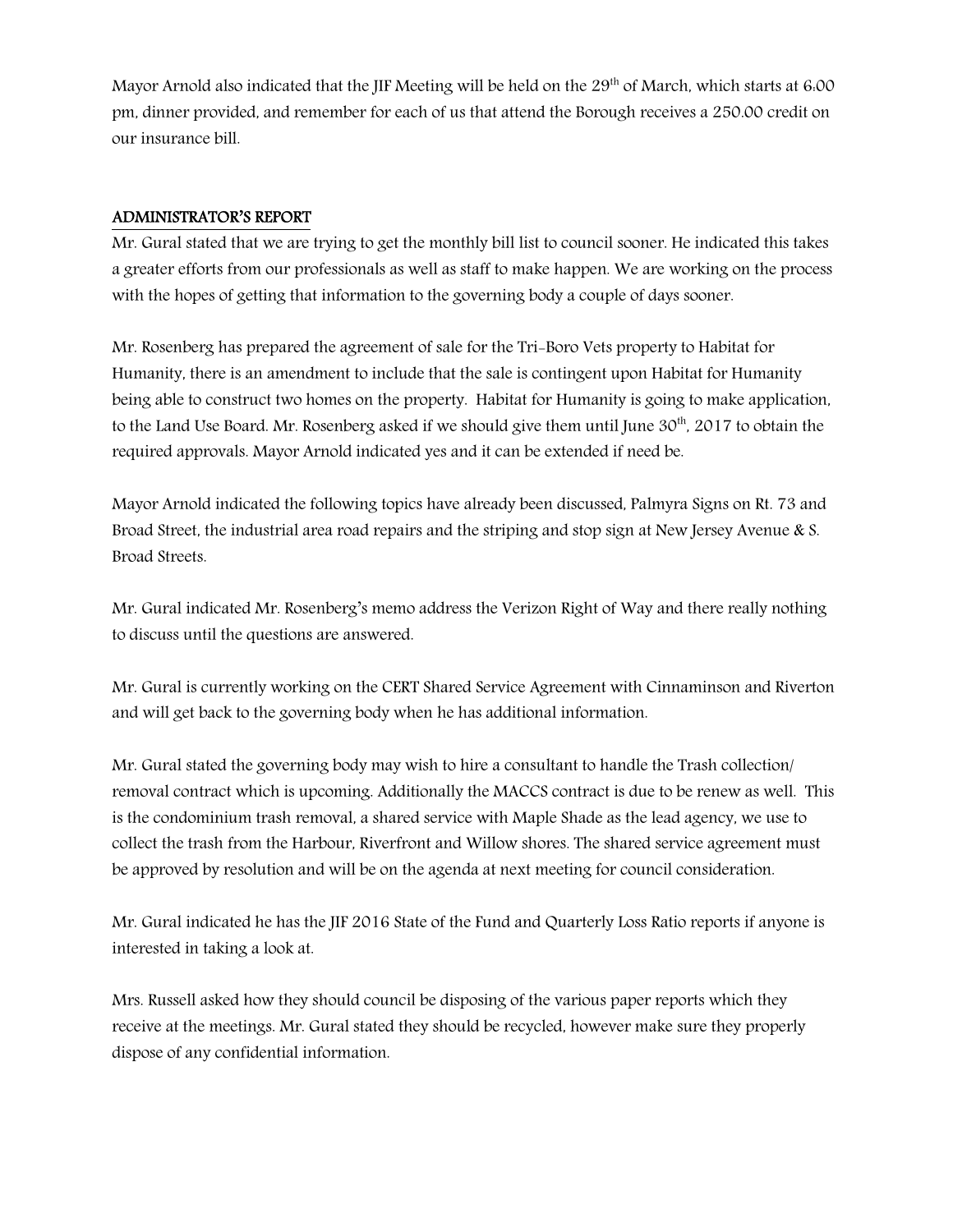#### COMMITTEE REPORTS

Mayor Arnold reported the following as no committee work is being done currently.

Palmyra Day will be May  $6<sup>th</sup>$ , 2017, and anyone wanting more information should contact her.

Two new businesses opened in the Borough, Batters Alley on Morgan Avenue and Form Tube Direct on Market Street; the Mayor welcomed them to Palmyra and encouraged everyone to do the same.

Mayor stated, the Police department has taken on the effort of the Municipal Alliance Program. Mayor Arnold, the superintendent of Palmyra Public Schools and the Chief are working on an alternative solution to that for next year, more to follow.

Mayor Arnold also indicated she and Mr. Holloway are working on requirements for the student representative to serve as liaison to Borough Council, additionally they spoke about the mural to be painted on the Barber shop and the possibility of some student involvement. Mayor Arnold and Mr. Holloway also spoke about the fair funding formula for the schools, Mayor Arnold is a strong advocate of the fair funding formula hoping to make sure the Palmyra School District gets our fair share. The strength of our school systems also drives our property values.

The School Resource Program continues to be a huge hit. The reports Officer Kendall does are great, keep them coming.

#### PUBLIC COMMENT

Please sign in and state your name and address for the record. Council will give all comments appropriate consideration. Each citizen will be allotted up to five (5) minutes to speak, in order to allow everyone an opportunity to ask questions and express their opinions or concerns. Please direct all comments to the Mayor. Each citizen may only speak once during each public portion.

Mr. Yetter made a motion to open the public portion. President Howard second the motion All members present voted in favor of the motion

John Casparro – Morgan Avenue Mr. Casparro asked why the Palmyra Sun was not mentioned as a source of information. Ms. Weiner indicated the Bridge was an internal publication which the Borough put out to the residents of the Borough of Palmyra. Ms. Weiner also stated when the communication committee gets together they will decide how to disseminate information out to the community and she is hopeful that they will be using the Palmyra Sun whenever possible. The Mayor also indicated that the Palmyra Sun had offered her the opportunity to write a Mayor's column in the paper, indicating that would give us a direct input or source in the paper. Mr. Casparro also asked if the 28 percent increase in the school funding, is ever seen as a tax refund to the residents or does it go directly to the school? Mayor Arnold stated it goes directly to the school. Mr. Gural stated all state aid has to go directly to taxes. Mrs. Tait indicated that it has not been passed yet.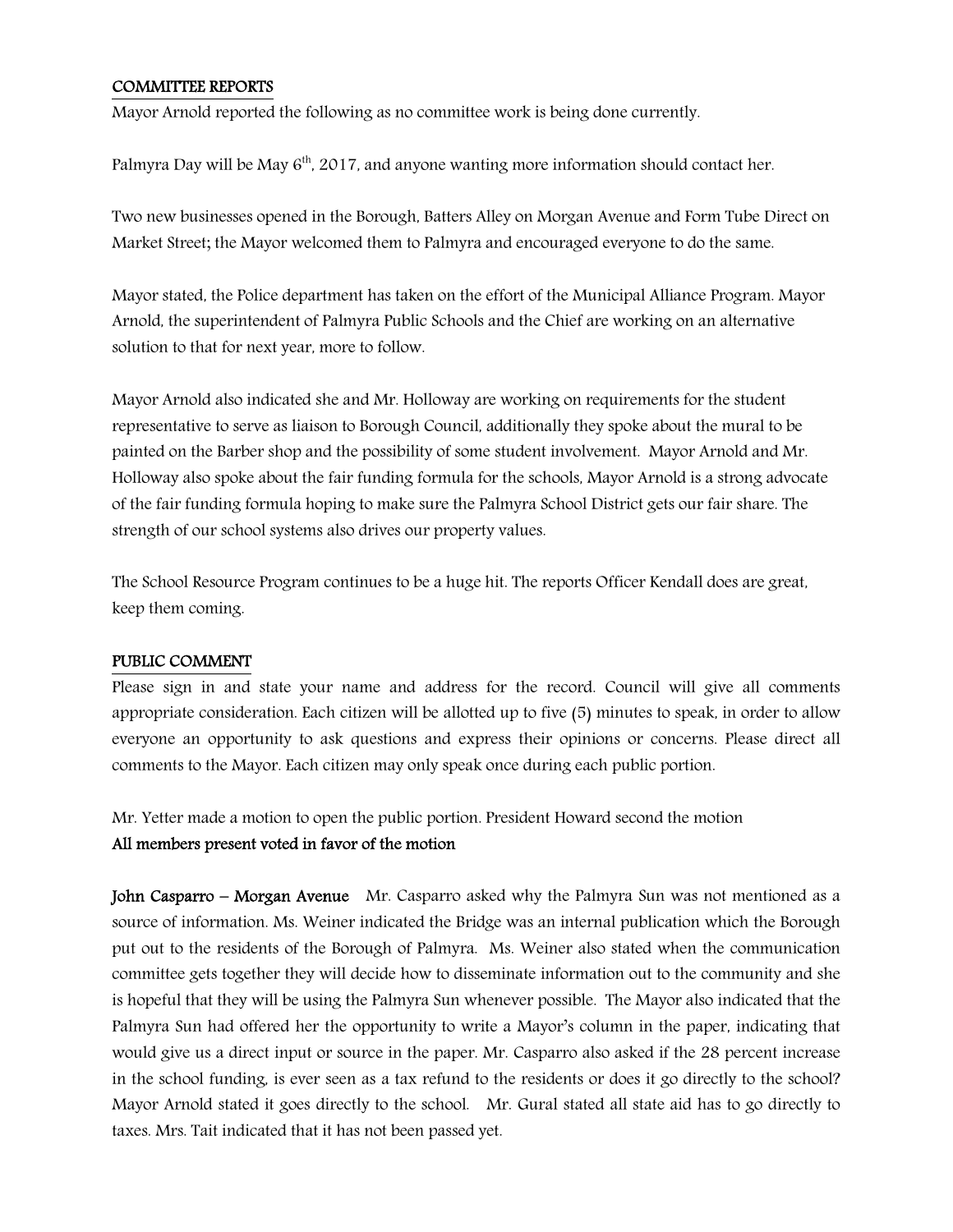**Bryan Norcross – Morgan Avenue –** Mr. Norcross indicated the program which Officer Kendall is handling at the school is great. Mr. Casparro brought up something last year regarding the traffic on Fourth streets and Morgan Avenue; Mr. Norcross wants to know what Council is planning on doing about it. Mr. Norcross indicated that the intersection should be looked at for a four way stop as it is a safety issue for the residents of the area. Mayor Arnold indicated she would take his comment to the public safety committee and she get back to him after they have had an opportunity to discuss the matter. Mr. Norcross also asked the Mayor if she had received his suggestion for the naming of the park contest. Mayor Arnold indicated she had, and they are hoping to have the name by the first meeting in March.

No one else from the public wishing to be heard, President Howard made a motion to close the public portion. Mrs. Russell second the motion.

All members present voted in favor of the motion.

#### MAYOR AND COUNCIL COMMENTS

Mr. Yetter indicated he was glad we got the council committees straighten out and is looking forward to working together and getting on with the business of the Borough.

Mrs. Russell indicated the same.

Mrs. Tait – no comments

Mr. Cosky stated he also was happy that the council committee assignments are completed, and was also happy that we had the opportunity to recognize Mrs. Marva Jones for her outstanding work in the community and with the seniors.

Ms. Weiner – no comments

President Howard stated "I don't know how you pulled it off on Ms. Marva, but great job!"

Mayor Arnold thanked everyone for coming out this evening. She further stated this is your community and we are here to serve you; as always your input is welcomed and appreciated. Mayor Arnold said "be kind to one another and be good neighbors".

Resolution 2017-69 Resolution Excluding the Public from Certain Meetings Pursuant To Section 8 of the Open Public Meeting Act C. 231 P. L. 1975. Litigation, Contracts, Negotiations

President Howard made a motion to approve Resolution 2017-69. Mrs. Russell second the motion. At the call of the roll: